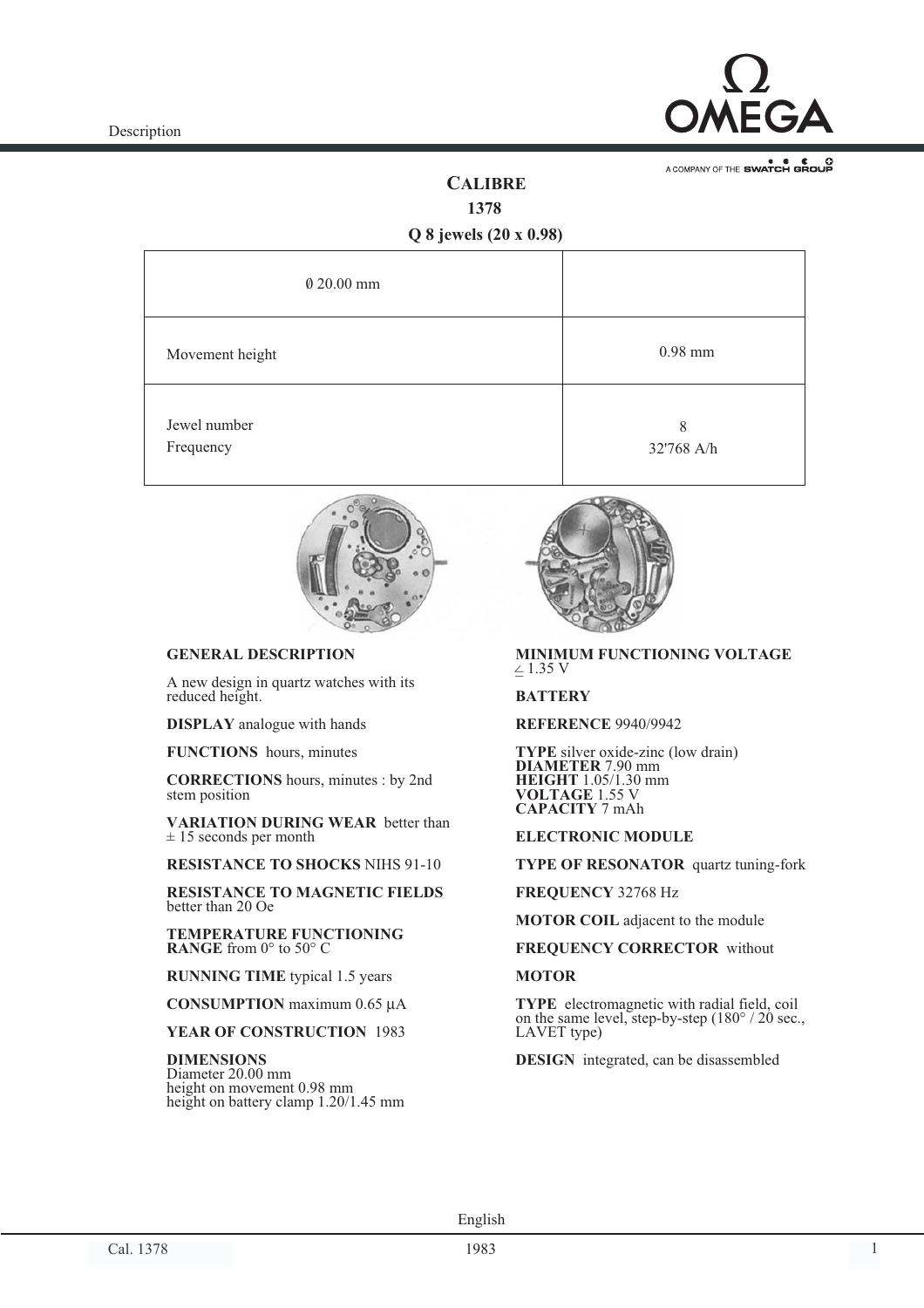### **1. DIAGNOSIS**

Important : for all these measurements, do not pull the crown to the time-setting position. A strong light source can disturb the functions of the integrated circuit and therefore falsify the measurements. **CONTROLS MEASUREMENTS INSTRUMENTS**

| <b>UNINULD</b>                                                                                  |                                              | 11 10 1 11 0 1 1 1 1 1 0                                       |
|-------------------------------------------------------------------------------------------------|----------------------------------------------|----------------------------------------------------------------|
| <b>BATTERY VOLTAGE</b> , battery fitted                                                         |                                              |                                                                |
|                                                                                                 |                                              | <b>CHECKER 1</b>                                               |
|                                                                                                 | 1.55 V                                       | <b>ALITEST</b>                                                 |
| FREQUENCY, battery fitted                                                                       |                                              | <b>CHECKER 1</b>                                               |
| (no frequency corrector)                                                                        | between                                      | Measurement time 20<br>seconds                                 |
|                                                                                                 | $-0.4$ and<br>$+0.5$ s/d                     | <b>DELTATEST</b>                                               |
| <b>MOTOR IMPULSES</b> , battery fitted<br>Warning : coil wires are soldered on                  |                                              | <b>CHECKER 1</b>                                               |
| these two contact areas.                                                                        | the needle of Alitest<br>oscillates every 20 | Measurement time 20<br>seconds                                 |
|                                                                                                 | seconds                                      | <b>ALITEST</b>                                                 |
| MOTOR COIL RESISTANCE, without battery                                                          |                                              |                                                                |
|                                                                                                 |                                              | <b>CHECKER 1</b>                                               |
|                                                                                                 | $1.0 - 2.0$ ΚΩ                               | Measurement tension less<br>than 0.4 Volt                      |
| <b>CONSUMPTION</b> , without battery                                                            |                                              |                                                                |
|                                                                                                 |                                              | <b>CHECKER 1</b>                                               |
|                                                                                                 | maxi. 0.65 µA                                | Measurement tension<br>1.55V<br>Measurement time 20<br>seconds |
| MINIMUM FUNCTIONING VOLTAGE, without<br>battery, in rapide advance 32Hz (connect contact "A" to |                                              |                                                                |
| the ground using tweezers)                                                                      | $\leq 1.25$ V                                | <b>CHECKER 1</b>                                               |
|                                                                                                 |                                              | <b>ALITEST</b>                                                 |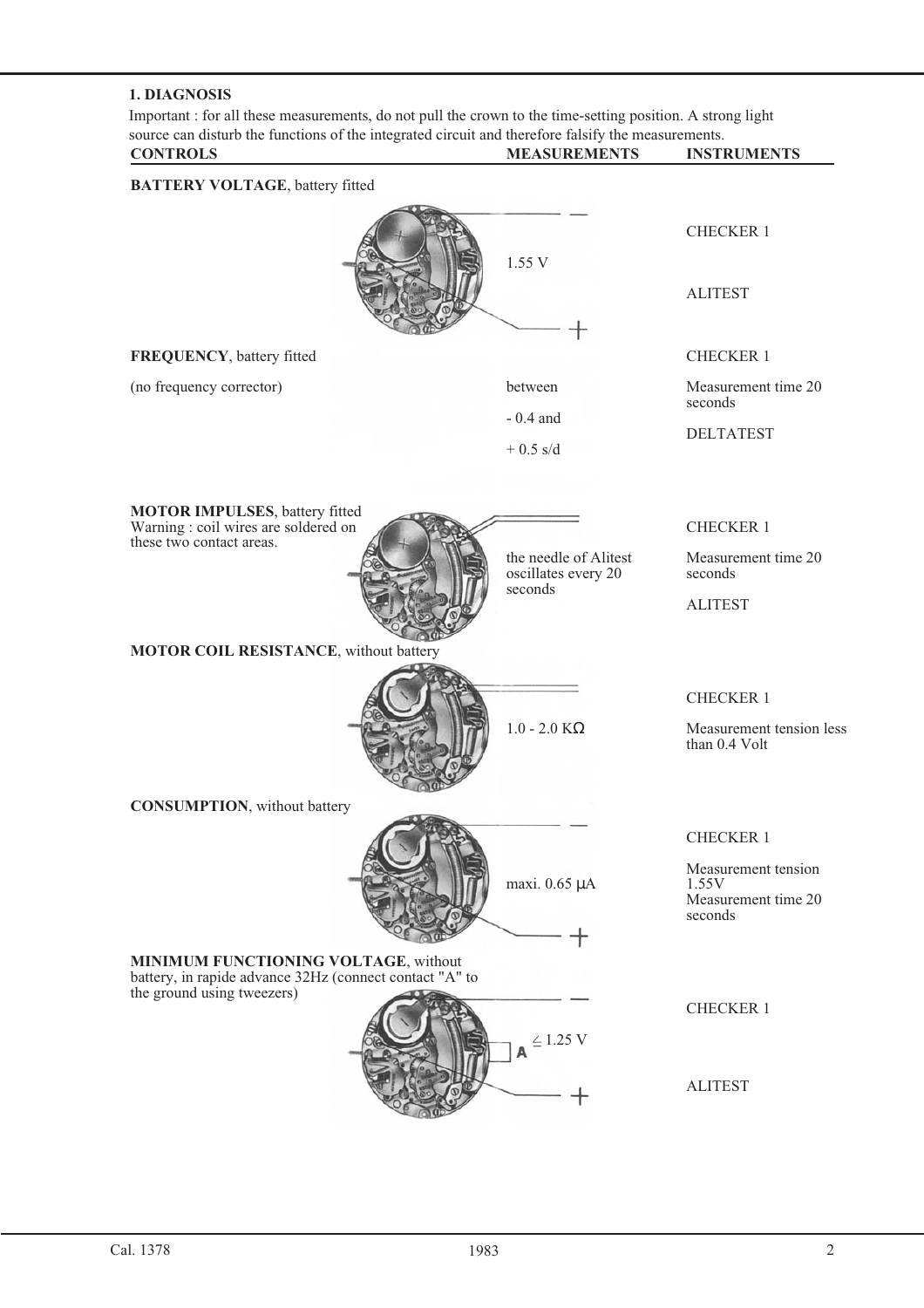Order of operations battery

hands, dial

electronic module (4 screws)

wheel train, stator

mechanism

double-function spring

minute train

**Warning** stator 1378.9402 can be taken apart, but in no case should it be deformed nor bent.

For all the disassembly and assembly operations, it is required to use the special piece-holder cal. 1378.

# **3. CLEANING**

#### **3.1. Dry cleaning battery**

electronic module

rotor (or in a very clean bath)

#### **3.2. Cleaning in usual baths**

all other components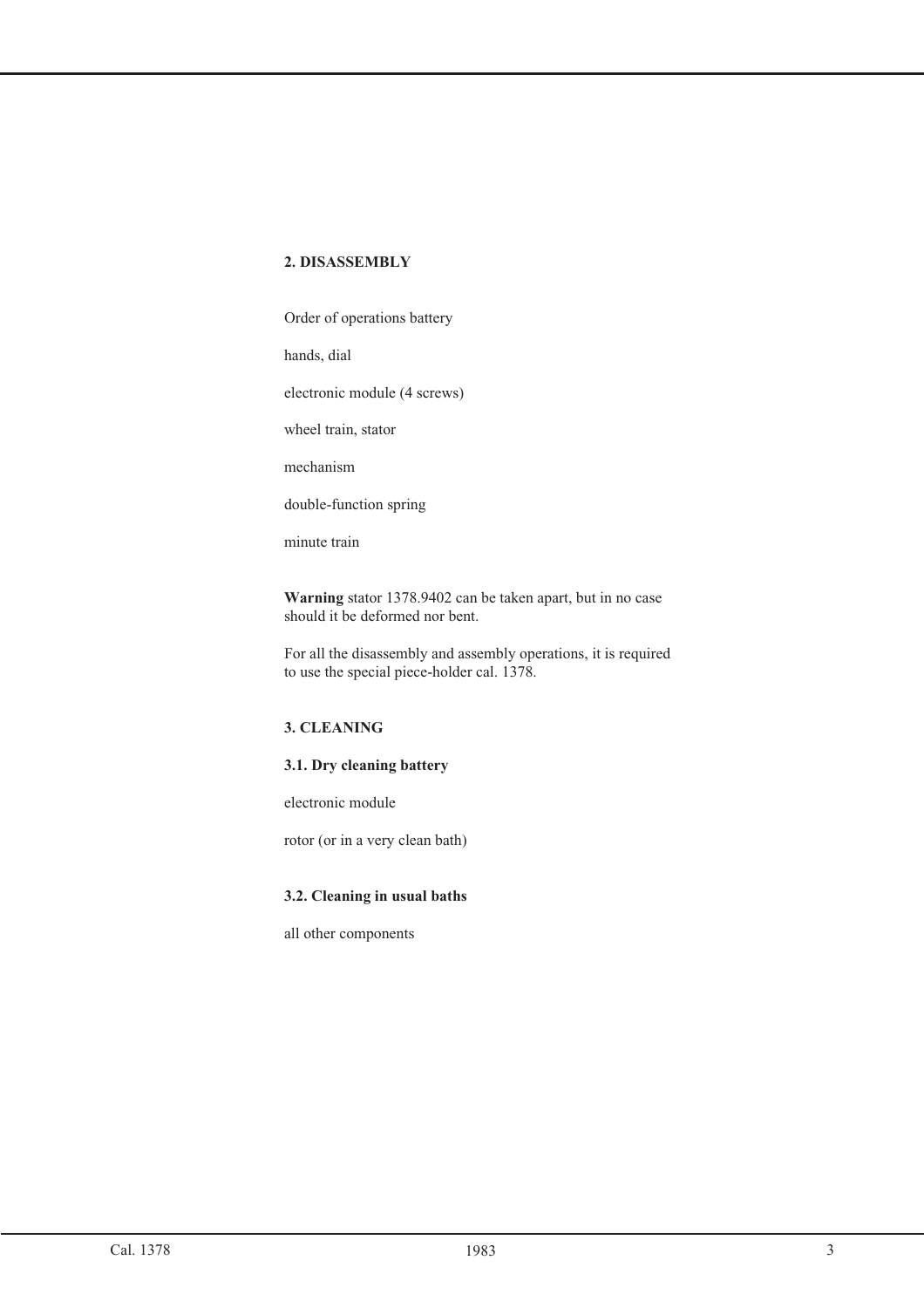#### **4. ORDER OF ASSEMBLY**

#### **4.1. Mechanism**



**Remark** The main plate exists in two different versions:

1. No. 1378.9000 the center axle 9030 exceeds the main plate by 0.13 mm.

2. No. 1378.9001 the center axle 9066 exceeds the main plate by 0.41 mm.

#### **4.2. Wheel train**



Owing to the magnetic force existing between the magnet and the stator, the rotor (1378.9415) remains suspended between its two bearings.

Control the axial clearance of the rotor above and below.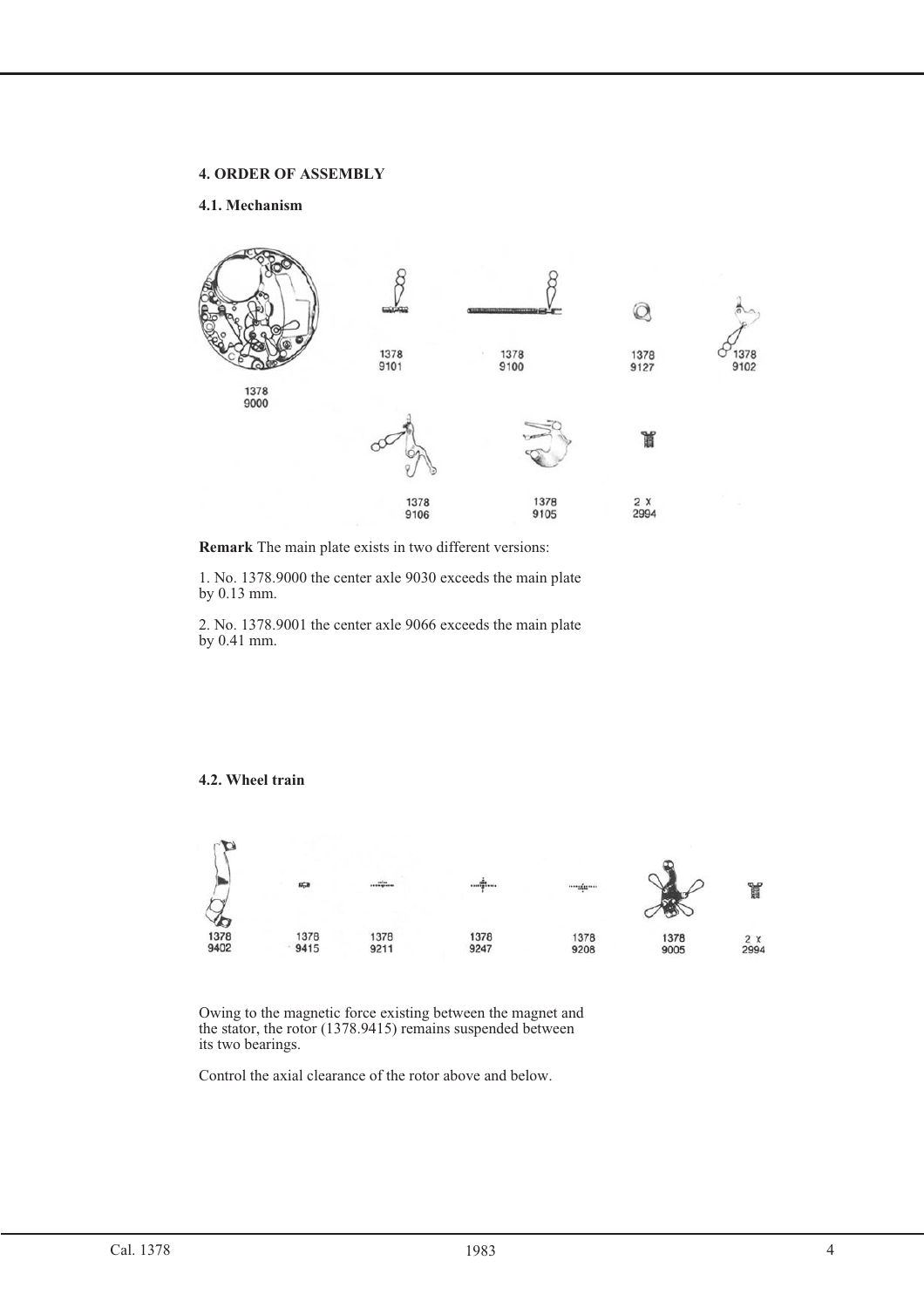#### **4.3. Electronic module**



#### **4.4. Double-function spring + minute train**



#### **4.5. Lubrication**

 $\overline{O}$  1.14 (Moebius D5) 1.15 (Synt-A-Lube, 9010) 2.17 (Jismaa 124 B-SP blue) Setting wheel stud Minute Wheel stud Center axle

#### **4.6. Control and adjustment (see 1. Diagnosis)**

Movement consumption, maxi 0.65 µA

Reduced consumption, handsetting stem pulled out, maxi 0.45 µA.

Minimum functioning voltage  $\leq$  1.25 V.

Frequency between  $-0.4$  and  $+0.5$  s/day. Check at a temperature of 20˚ C to 25˚ C after 30 minutes' run without interruption.

Torque on minute hand (at 1.55 V), minimum 15  $\mu$ Nm.